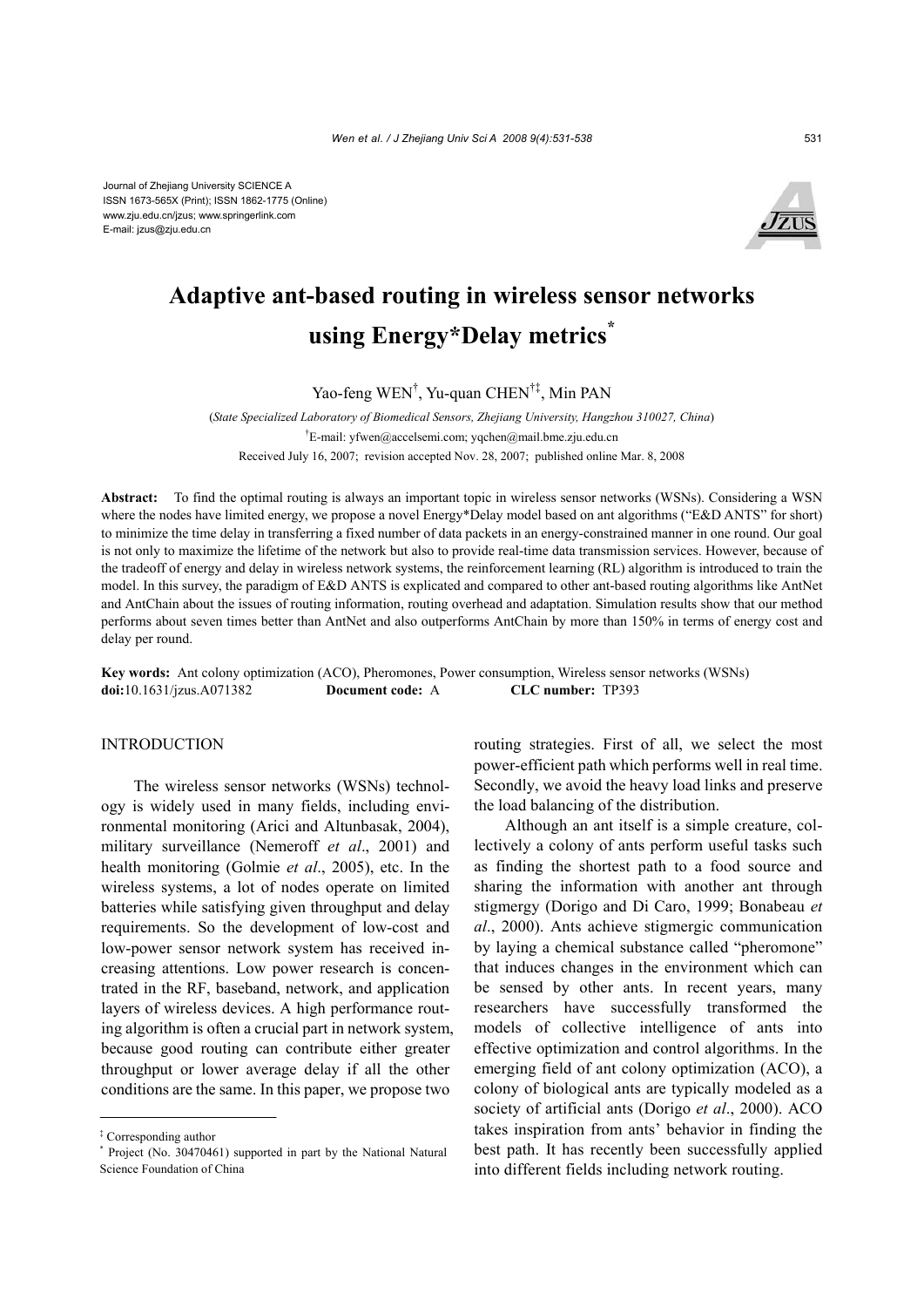The AntNet algorithm, introduced into normal communication networks by (Di Caro and Dorigo, 1997; Dorigo *et al*., 1999) for routing in wired networks, outperforms all conventional algorithms on several packet-switched networks such as telecom SDH network. However, routing in the AntNet algorithm was implemented by only pursuing low average delay for data packets and high throughput path metrics. Moreover, using both forward and backward ants generally doubles the routing overhead. And its convergence speed and routing results seem to be unsatisfying in WSNs.

Ding *et al*.(2005) proposed a chain-based protocol, called AntChain which was a centralized approach to energy-efficiently gather data and communicate in WSNs. In the algorithm, the base station uses ACO to form a near-optimal chain and then the chain information is broadcasted to sensor nodes as their routing information, where the base station has unlimited resource (storage and power supply) availability and capacity and is located within or near the sensing area. Therefore, the base station should be burdened with heavy communication and computation cost. However, AntChain was formed by only using the energy metric but neglecting the average end-toend delays. When an emergent event produced by the chain tail needs to be delivered to the base station, it will have to be relayed one by one. That is unacceptable for long time waiting in the queue of mediate nodes, especially for high real-time civilian applications such as healthcare or emergencies monitoring. The waiting time in the buffer queues accounts for the main end-to-end delay when relaying data packets to the base station. Moreover, when some nodes near the chain head have less energy left, the ant chain should be reorganized to improve the whole network lifetime and not part of the nodes'.

In this paper, for WSNs, we propose a dynamic adaptive ant algorithm, i.e., the E&D ANTS based on Energy\*Delay metrics for routing operations. The main goal of our study is to maintain network lifetime in maximum and propagation delay in minimum by using a novel variation of reinforcement learning (RL). Compared to the AntNet and AntChain schemes for different cases, the simulation results show that E&D ANTS performs better than AntNet and AntChain in energy efficiency, real-time characteristic, convergence and robustness.

## PROPOSED NETWORK MODEL ON ACO

In nature, biological ants have the power of finding the shortest path from ant nests to foods (Di Caro and Dorigo, 1997). They use ant algorithms to select intermediate nodes to relay data packets on the overall energy efficiency of the network and the capability of ants is achieved by their releasing one kind of volatility pheromones along the path. Supposing a certain path is selected by more ants than other paths, more pheromones increments will be saved to the path, and as a result, more ants will select the path at the next time. Therefore, the amount of pheromones in the specific path will grow gradually because of accumulated positive feedback. In the end, ants will find the shortest path on a stable state. Based on the research, we propose the E&D ANTS model especially for the application of WSNs. The key idea of our E&D ANTS scheme is taking advantages of the conjunction of energy and delay in wireless communication in order to update the nodes' pheromones.

The wireless network in consideration is modeled as a directed graph  $G(N, A)$ , where  $N = \{1, 2, ..., n\}$ is the set of all the nodes which can queue and transfer packets and *A* is the set of all directed links  $(i, j)$  $(i, j \in N)$ . Let  $L = \{1, 2, ..., l\}$  be the set of all nodes that can be reached by node *i* with a certain power level in its dynamic range. We assume that link (*i*, *j*) exists if and only if  $j \in L$ . Each node *i* has the residual energy  $e_i$ (with its initial value being  $E_0$ ). Assume that the transmission energy required for node *i* to transmit an information unit to its neighboring node  $j$  is  $e_{ij}$ , and that the ant routing tables of node *i* are denoted as follows:

$$
A_{i} = [a_{jd}^{i}(t)] = \begin{bmatrix} a_{11}^{i}(t) & a_{12}^{i}(t) & \dots & a_{1n}^{i}(t) \\ a_{21}^{i}(t) & a_{22}^{i}(t) & \dots & a_{2n}^{i}(t) \\ \vdots & \vdots & \dots & \vdots \\ a_{n1}^{i}(t) & a_{n2}^{i}(t) & \dots & a_{nn}^{i}(t) \end{bmatrix}, \quad (1)
$$

s.t. 
$$
\sum_{j \in L} a_{jd}^i = 1,
$$
 (2)

where  $a_{j,d}^i$  (*i*,  $d \in N$ ; *j*∈*L*) represents the probability of selecting the path from the current node *i* to the destination node *d* via node *j*.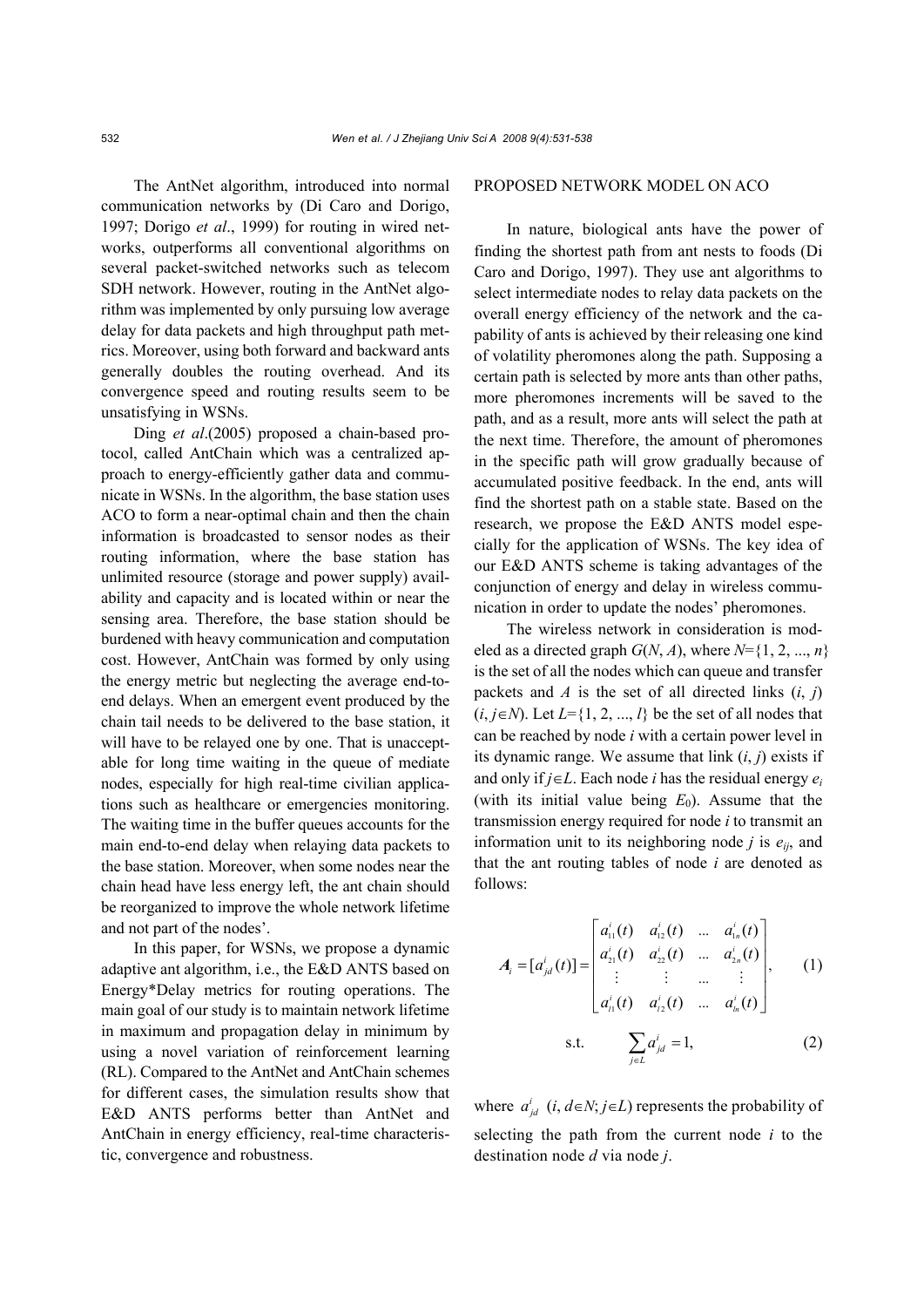# DESCRIPTION OF ADAPTIVE DYNAMIC ACO ALGORITHM

## **Basic ACO algorithm**

In the past, researchers presented many ant network models (Dorigo *et al*., 1999; 2000), where the ant routing tables  $A_i$  of node *i* were obtained by integrating partial pheromone trail values  $\tau_{id}(t)$  and heuristic values  $\eta_i$ , which is shown as follows:

$$
a_{jd}^i = \frac{\omega \tau_{jd}(t) + (1 - \omega)\eta_j}{\omega + (1 - \omega)(|L| - 1)}, \quad \omega \in [0, 1], \tag{3}
$$

where *L* is the neighbor set and  $j \in L$ , *d* represents the destination node, *ω* is a weighting factor and the denominator is a normalization term. When ants exploit the path from node *i* to node *d*, the strategy to make a decision of routing depends on the probability  $a_{id}^i$ .

An artificial ant reaches its destination node and returns to the source node by the same path, which is called a round trip. On its way to the source, the pheromone trail values along the path are calculated by

$$
\tau_{ij}(t+1) = \rho \tau_{ij}(t) + \Delta \tau_{ij}^{\text{best}}, \qquad (4)
$$

where 1−*ρ* represents the pheromone trail decay coefficient,  $\rho \in [0, 1]$ .  $\Delta \tau_{ij}^{\text{best}}$  is the best solution of pheromones updating,  $\Delta \tau_{ij}^{\text{best}} = f^{\text{best}}(t)$ . The function  $f<sup>best</sup>(t)$  is the best solution of iteration. In the following subsections, this function is our crucial object which needs further research on many metrics such as power consumption and delay in WSNs.

Although the path with the least power consumption and the shortest delay could be chosen for routing, the residual energy of hop nodes is another factor to work on routing. The heuristic values are set as

$$
\eta_j = \frac{e_j}{\sum_{m \in L} e_m} \in [0,1]. \tag{5}
$$

This enables an ant to make a decision according to the neighbor nodes' energy levels. A node will have less opportunity to be selected when it has a lower energy source.

#### **Implementation of ACO**

In ACO algorithms, all the ants are identified into two types of artificial ants, a forward  $F_k$  and a backward  $B_k$  by their functions, which are shown in Fig.1. An artificial ant  $F_k$  represents an ant agent that moves from a source node *s* to a destination node *d* by hopping from one node to the next till node *d* is reached. In its exploration,  $F_k$  will collect all the information of the paths passed by. An artificial ant  $B_k$ represents another ant agent that moves backward from a destination node *d* to a source node *s*. During its moving back,  $B_k$  will update the routing tables of all the nodes along the path according to the information collected by the corresponding *Fk*.



**Fig.1 Pheromone updating policy of E&D ANTS**

All the ants  $F_k$  are equally produced from each node in the wireless network and explore destination nodes randomly selected to match the traffic load. They search for a minimum cost path from the source to the destination. Each ant has a memory  $tab_k$  which contains the already visited nodes. The memory  $L$ -{*} is used to define, for each ant <i>k*, the set of nodes that an ant starts from node *i* and still has to visit. By exploiting  $\{tab_k\}$  an ant *k* can build feasible solutions. That is to say, an ant can try to avoid visiting a node twice, which is shown as

$$
p_{jd}^{i}(t) = \begin{cases} a_{jd}^{i}(t), & j \notin \{tab_k\}, \\ 0, & j \in \{tab_k\}, \end{cases}
$$
 (6)

where  $p_{j d}^{i}(t)$  is the probability of selecting the next node *j*. The ant routing tables of node *i* are denoted by  $\boldsymbol{p}_i = \left[ p^i_{jd}(t) \right]$ .

Also, processing ability and memory size of one node allow the ant  $F_k$  to calculate the cost such as time delay and power consumption that its tour generated. When an ant  $F_k$  arrives at its destination node  $d$ , the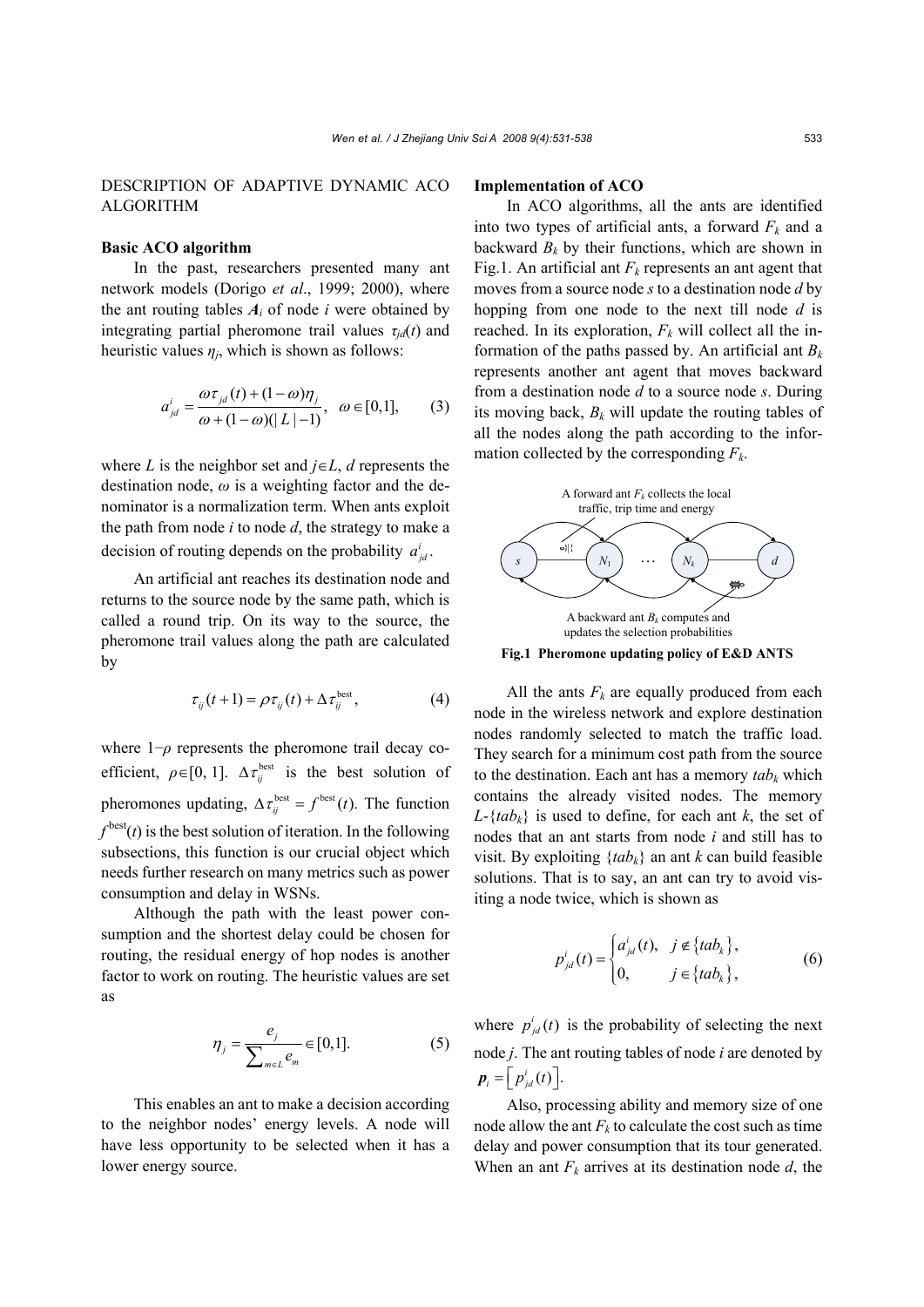node *d* will produce one ant  $B_k$  to move back to the source node *s* along the same path  $\{tab_k\}$  by higher priority than the data agent. At the same time, the ant  $B_k$  will update pheromones of each node in  $\{tab_k\}$ based on the ant  $F_k$ 's collecting some information such as delay and energy, which will influence routing choices when other ants and data agents pass by.

# **Analysis of routing strategies depending on different metrics**

In WSN routing algorithms, many performance metrics including network's lifetime, average end-to-end delay for data packets, throughput and traffic overhead could be defined depending on the type of services delivered on the network and on their associated costs. To evaluate the performance of different metrics in WSNs, the characteristics of the above metrics have been analyzed as follows.

1. Energy metric

Energy metric is regarded as the measurement of the lifetime of a network. Two sides need to be considered. First of all, when transferring data packets between two *d*-distance neighbors, the total cost of energy in the communication is divided into two parts: the transmitter power and the receiver power, which are presented as

$$
P_{\text{total}}(d) = P_{\text{T0}} + \varepsilon \cdot d^{\lambda} / \xi + P_{\text{R0}},\tag{7}
$$

where  $P_{total}(d)$  is the total cost of energy to transfer an agent between two nodes,  $P_{\text{T0}}$  and  $P_{\text{R0}}$  represent the power consumption of the transmitter and receiver circuits respectively, *ξ* is the energy efficiency of the power amplifier in the RF circuit. In this theme, *ε* is calculated when meeting the signal-interference and noise-ratio (SINR) requirement and reliably communicating by the minimum required received power. Therefore, the total cost of energy is positively proportional to the distance *d*. The average power consumption is improved by selecting the total shortest path in the routing table. So this optimization criterion maximizes the average lifetime of network by making the best routing choices. The energy cost of the path  $(i, j)$  is denoted as

$$
E_{ij} = e_{ij}^x, \tag{8}
$$

where *x* is the nonnegative weighting factor for power consumption. Assume  $E$  is the set of  $E_{ij}$  on all the links.

Secondly, as described in the INTRODUCTION, wireless sensor nodes are devices with a very limited energy capacity. This means that the quality of a given path between a sensor node and the sink node should be determined in terms of not only the energy that all the nodes along the path have consumed on sending a quantity of packets, but also every node's power level of that path. So it would be preferable to choose a longer path with high power level than a shorter path with very low power level. As discussed in the previous section, the heuristic values are decided by the nodes' power levels. Eq.(5) indicates that the power level  $e_i$  of node *j* works on the probability to be chosen for routing.

2. Average end-to-end delay metric

As described in the AntNet algorithm, the link cost is designed to the sum of the mean delay of a packet in the link queue and the transmission delay, where the mean of the transmission time over the link  $T_v$  and the mean delay in the nodes' queue  $T_{q(v)}$  are calculated over the last time window. These two variables are used to evaluate the link cost in the following way:  $(1-T_v/T_{q(v)}, T_v+T_{q(v)})$ . When an ant  $F_k$ explores different paths in wireless networks by the routing tables, all the relay nodes must use the same queue which follows the FIFO (first in first out) principle to buffer all the ant agents and data agents which directly result in time delay. During  $F_k$ 's exploration from node *s* to node *d*, it records the delay value of each link passed by. The value will be regarded as an important factor of evaluating the cost of the path. When  $F_k$  arrives at node  $d$ , the matrix **D** presents the set of time delay of each node, denoted as

$$
\boldsymbol{D} = \begin{bmatrix} t_{11}^i & t_{12}^i & \cdots & t_{1n}^i \\ t_{21}^i & t_{22}^i & \cdots & t_{2n}^i \\ \vdots & \vdots & \cdots & \vdots \\ t_{n1}^i & t_{n2}^i & \cdots & t_{n}^i \end{bmatrix},
$$
(9)

where  $t^i_{jd}$  (*i*,  $d \in N$ ;  $j \in L$ ) represents the time delay from node *i* to node *d* via node *j*.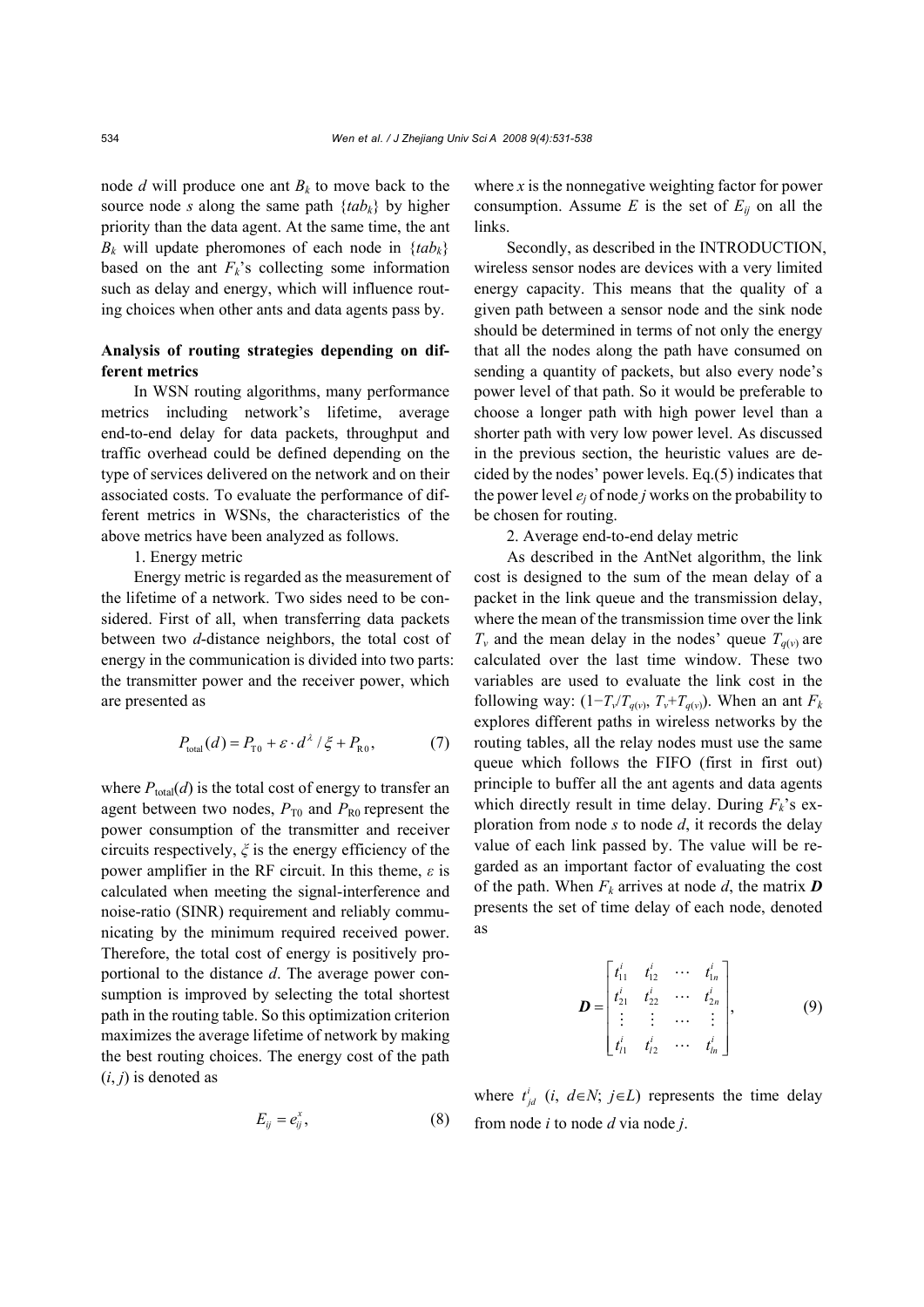#### 3. Throughput metric

The throughput of a link is the predicted number of data transmissions required to send a packet over that link, including retransmissions. The metric's overall goal (De Couto *et al*., 2003) was to choose routes with high end-to-end throughput calculated by using the forward delivery ratio  $t_f$ , which was the probability that a data packet successfully arrives at the recipient, and the reverse delivery ratio  $t_r$ , which was the probability that the ACK packet is successfully answered, over the link. The probability that a transmission is successfully received and acknowledged is  $t_f \times t_r$ . Those packets not successfully acknowledged will be retransmitted. Each attempt to transmit a packet can be considered a Bernoulli trial. So the expected number of transmissions is  $1/(t_f \times t_r)$ . The delivery ratios  $t_f$  and  $t_r$  were measured using dedicated link probe packets. The impacts of varying in throughput include (1) packet size, (2) link loss ratios, and (3) interference between successive hops of multi-hop paths. High throughput is a crucial metric to evaluate the performance of routing algorithms in ad-hoc wireless network. However, in WSNs, the many nodes assumption is conservative most of the time and the traffic load of wireless networks is light. With a few nodes in use, the bandwidth of each link is enough for light-weighted transmissions. Thus, in this paper, two assumptions are made about the link: (1) the link quality is good enough; (2) the network traffic load is light.

#### 4. Traffic overhead metric

The routing traffic overhead is the ratio between the generated routing and the total available bandwidth. In AntNet, using both forward and backward ants generally doubles the routing overhead. The traffic overhead metric of restricting the number of ants inside a network, which should not exceed four times of the number of network nodes, was proposed in (Baran and Sosa, 2000). The simulation results showed that the computing load was diminished a lot. But it was unclear whether the optimal number was appropriate. Although restricting the number of ants may decrease the routing overhead and the possible congestion is controlled, it also leads to possible reduction in the performance of the routing algorithm. And in the AntChain algorithm, the base station periodically broadcasts the control messages and manages the status of the whole network. The main aim of the ants is to sample the paths, assign a quality to them, and apply this information to updating the routing tables in the nodes they passed. Therefore, in the AntNet and AntChain algorithms, where the overhead is independent of the traffic, even if there is no communication, the ants would still be traversing the network and update the routing tables. However, in E&D ANTS, nodes in WSNs stay in sleep status most of the time. The overhead depends on the traffic and if there is no communication no control messages will be produced in the networks. Nodes gather routing information on demand—only when the data for a certain destination are obtained they construct a path, and only when the path becomes infeasible they search a new path. Moreover, most of routing maintenance is performed through data packets, and the expected overhead is very small.

To sum up, considering the characteristics of WSNs, the network's lifetime and the real-time communication are the key topics. And the sets *D* and *E* are regarded as two critical measurement parameters to evaluate the updating artificial ants' pheromone values. The reasons are shown as follows: first, energy consumption can prolong the lifetime of the network; secondly, time delay can indicate congestions and hops during artificial ants' exploration. Therefore, the sets *D* and *E* are formulated to evaluate the best routing scheme  $f<sup>best</sup>(t)$  in Eq.(4), which will be further discussed in the next section.

#### PHEROMONES AND E&D ANTS MODEL

Generally, increasing energy saving comes with a penalty of longer delay. Therefore, there is a tradeoff between energy consumption and delay. As discussed above, energy cost and delay are two crucial factors of the update of pheromones which contribute to the best solution of the path. The best solution is to minimize the Energy\*Delay model. The mathematical expression is shown as follows:

$$
g(t) = \min(\text{Energy} * \text{Delay}).\tag{10}
$$

A very efficient analysis method, the wellknown Bellman's principle, of decomposing an optimal link into optimal sub-links is also introduced. Assume an ant  $F_k$  passes along the path from the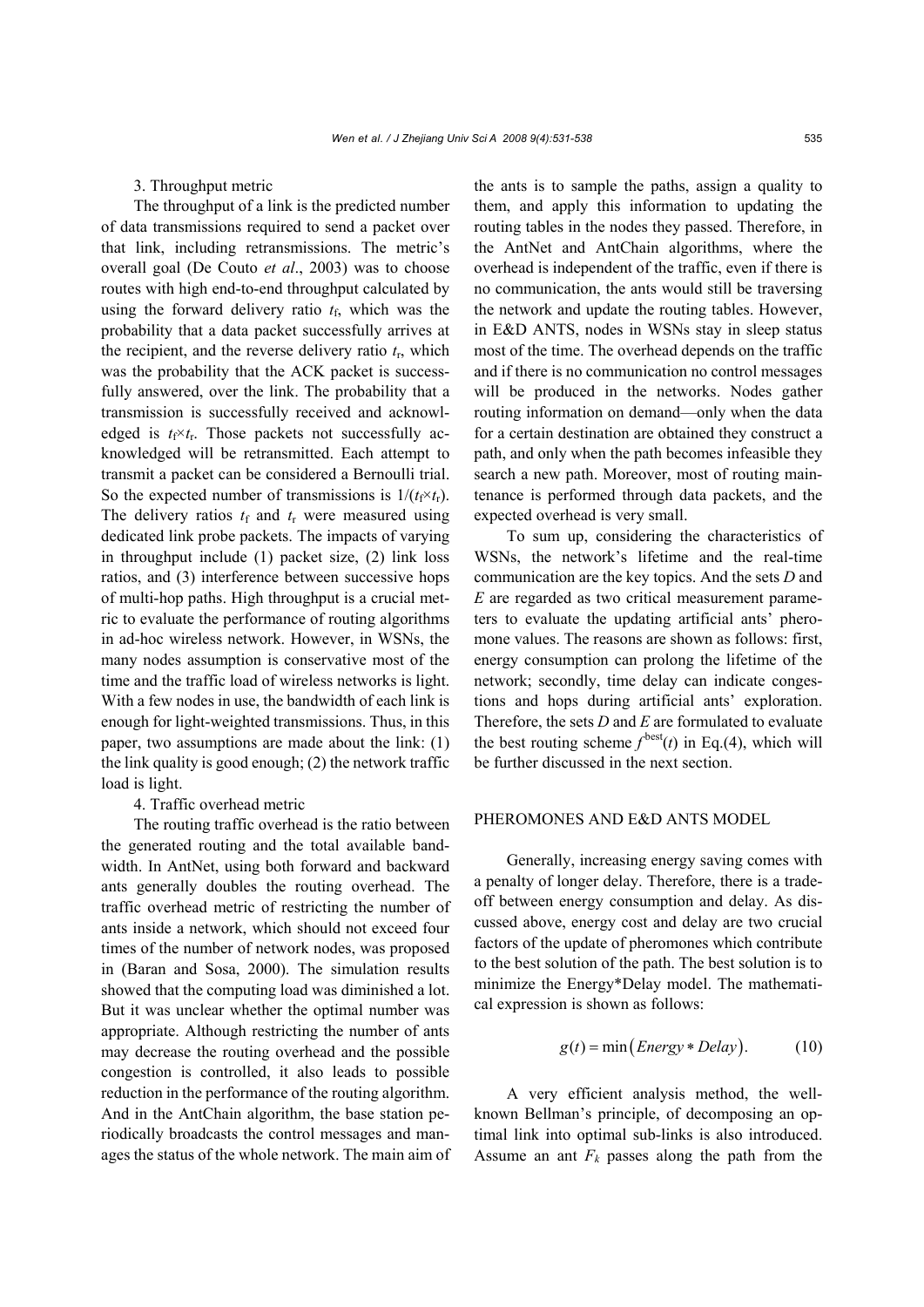source *s* to the destination *d* denoted as the set *P*:{*s*,  $i_1, \ldots, i_k, d$ . When an ant  $B_k$  moves backward from the destination node *d* to the source node *s*, it can be calculated that the energy and time delay values of each stage are spent in each agent. By further integrating Eqs.(8)~(10), the Energy\*Delay model can be determined as

$$
g(t) = \min(|E^{\alpha} * D^{\beta}|) = \min\left\{\sum_{i \in \{tab_k\}} \sum_{j \in L} [E^{\alpha}_{ij} * (t^{i}_{jd})^{\beta}] \right\},\tag{11}
$$

where  $\alpha$  and  $\beta$  are constant and represent the relative importance of energy cost and delay, respectively when an artificial ant  $B_k$  updates the nodes' pheromones along the same path. *k* is the number of solutions repeatedly constructed by all ants, and their moving average value  $\overline{z}$  is computed. When the new  $(k+1)$ th solution  $z_{new}$  is compared with  $\overline{z}$ , we can determine the increment of pheromones of the model as

$$
f(t) = \Delta \tau_{ij}(t) = \tau_0 \left( 1 - \frac{z_{\text{new}} - g(t)}{\overline{z} - g(t)} \right), \qquad (12)
$$

where  $\tau_0$  is the initial pheromones value and  $\bar{z}$  is the average of the last  $k$  solutions (and then  $\overline{z}$  is used to compute the new moving average value). If *z*new is lower than  $\overline{z}$ , the trail level of the last solution's moves increases, otherwise it decreases.

In order to achieve the optimal solution, we minimize the  $g(t)$  value to a low bound as much as possible. The homeostasis strategy is introduced to make out the past optimal solutions' great achievements and improve the ability of the new exploration. So in Eq.(13), we use the RL algorithm to find the smallest  $g^{\text{best}}(t)$ , shown as

$$
g(t) = (1 - \gamma)g(t - 1) + \gamma (e_{ij}^{x})^{\alpha} (t_{jd}^{i})^{\beta}, \qquad (13)
$$

where  $\gamma$  is the learning rate,  $\gamma \in [0, 1]$ . Obviously, the smaller the energy consumption, the shorter the delay on the path  $i \rightarrow j$  and the more the residual energy of node *i*, the faster the *g*(*t*) value will decrease. That is to say, the model estimating value will approach to the best solution. As a result, the increment of pheromones on the path grows bigger and bigger. When node  $j$  is the best choice and ants have less chance to select other paths, the result of repeatedly searching is absolutely  $P_{id}^{i}(t) \rightarrow 1$ . It conforms to the constraint of Eq.(2).

#### PERFORMANCE EVALUATION

#### **System settings**

To evaluate the above analysis, we use the network simulator OPNET to construct the network topology graph (Fig.2). The topology is depicted as a randomly deployed 50-node sensor network in a playing field of 100 m×100 m. For the E&D ANTS implementation, the program is written in C++. Besides, we also implement the AntNet and AntChain algorithms in OPNET.

In Fig.2, each link is a bidirectional link and the weighting value of the link depends on the power consumption (nJ/bit) and ant's moving time delay (ms). From Table 1, we assume that the bandwidth *B* of each link is divided into two parts for bidirectional communications, and that the links are constructed according to the Drop-Tail model (a finite FIFO queue). After the source nodes produce a quantity of artificial ants or packets conforming to the Poisson distribution, the destination nodes are randomly chosen by average probability. Each packet with an initial energy of 1 J has a sequence number increased step by step. When one packet passes through a node



**Fig.2 Randomly deployed 50-node topology for a 100 m ×100 m network. Black dots refer to the nodes, and the circle refers to the area to be erased**

**Table 1 Parameters in the network traffic model Poisson**

| Parameter            | Value       |
|----------------------|-------------|
| Initial energy $e_0$ | $1$ J/node  |
| Packet size S        | 32 bytes    |
| Bandwidth B          | 250 kbps    |
| Traffic load         | 5 packets/s |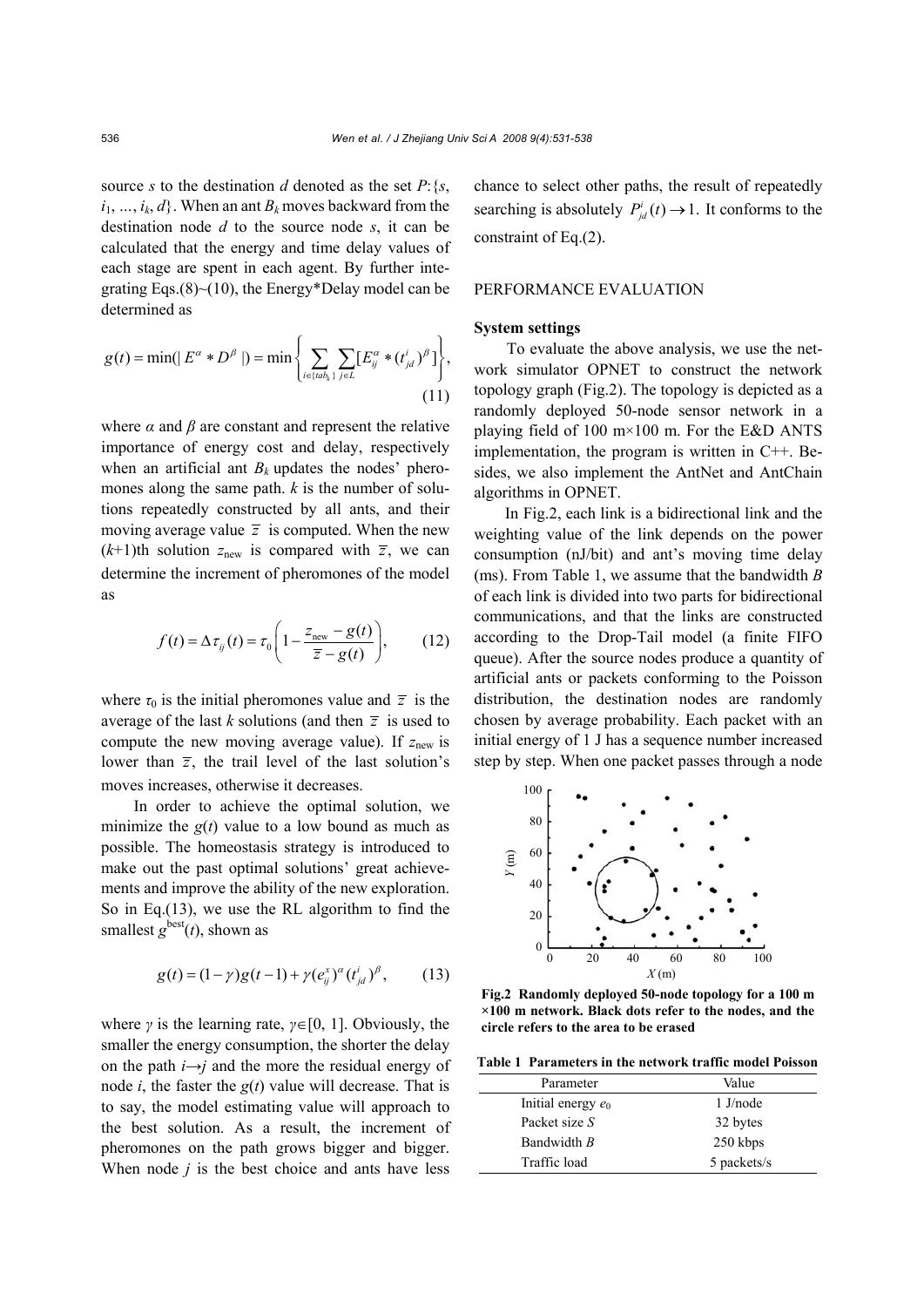by a certain speed, the node takes the first step to gather all the ant agents into buffer storage and then selects the optimal path from its routing table to transfer packets. In this way all the ants disperse in as many paths as possible to achieve the balance of the load. A fixed size of one packet is considered in our simulations. Some of the experimental parameters used in the simulations are listed in Table 1. In order to avoid cycles and the routing table's freezing, we need to initialize  $\tau_0$  as in (Baran and Sosa, 2000). In this case, ant agents can adjust to the more efficient path when the network traffic loads change and the congestion fades away. Some simulation methods (Chang and Tassiulas, 2000; Wu *et al*., 2006) are introduced to set up the parameters  $(\alpha, \beta, \gamma, x, \rho, \omega)$ . In our experiment, these parameters are set to (0.8, 0.4, 0.1, 0.2, 0.9, 0.4). Simulation methods for the AntNet were attempted in (Di Caro and Dorigo, 1997) where the parameters  $(c, a, a', \varepsilon, h, t)$  were set to  $(2, 10, 9,$ 0.25, 0.04, 0.5). Considering that AntChain is a centralized approach of energy-efficiently gathering data in WSNs, we assume that data packets are only trained to transfer from the end devices to the sink node in our E&D ANTS module when compared with AntChain.

# **Evaluation of adaptability, convergence and efficiency using Energy\*Delay metrics**

Our experiments were repeated more than ten times and the experimental data were averaged. Fig.3 shows the Energy\*Delay simulation results which change by time step. Comparing these results in the AntNet, AntChain and E&D ANTS algorithms, we can conclude that the E&D ANTS algorithm has faster convergence than AntNet and AntChain. During the first few periods, the Energy\*Delay values went through a huge fluctuation because of the artificial ants' exploration. While the learning was still running, each curve settled down and indicated a stable exploitation and load balance. Otherwise, we changed the structure of the network topology (to shut down some nodes in the circle of Fig.2) or reduced the bandwidth of nodes to 0.5*B* kbps when the time step arrived at 550. It is shown in Fig.3 that our model underwent a short time fluctuation and approached very fast back to the stable status. It has a wonderful robustness and adaptability. Whereas, the AntNet could not adapt to these changes and the whole curve went up straightly, due to the presence of a large amount of packets saturating the queue buffers after the modification. From the spots, the AntChain performed better than the AntNet because the network status was controlled by the base station that always stayed alive for listening and it had a good selforganization.

Fig.4 shows the routing overhead results for the three algorithms at different time steps, where the routing load is the ratio of the control packets generated to all the data packets received. As expected, the normalized overhead is too high in case of the AntNet scheme, because the actual data packets delivered are too few and the ratio of control overhead to data packets, like forward ants  $F_k$  and backward ants  $B_k$ , is too high. And the normalized overhead in AntChain (Fig.4) is much less than that in AntNet because of its periodically broadcasting control messages. In case of E&D ANTS, the routing overhead is the least, because the overhead is dependent of the traffic and there are few control messages when the nodes are conservative.



**Fig.3 Energy\*Delay comparison of E&D ANTS, Ant-Net and AntChain algorithms**



**Fig.4 Routing overhead of AntNet, AntChain and E&D ANTS algorithms**